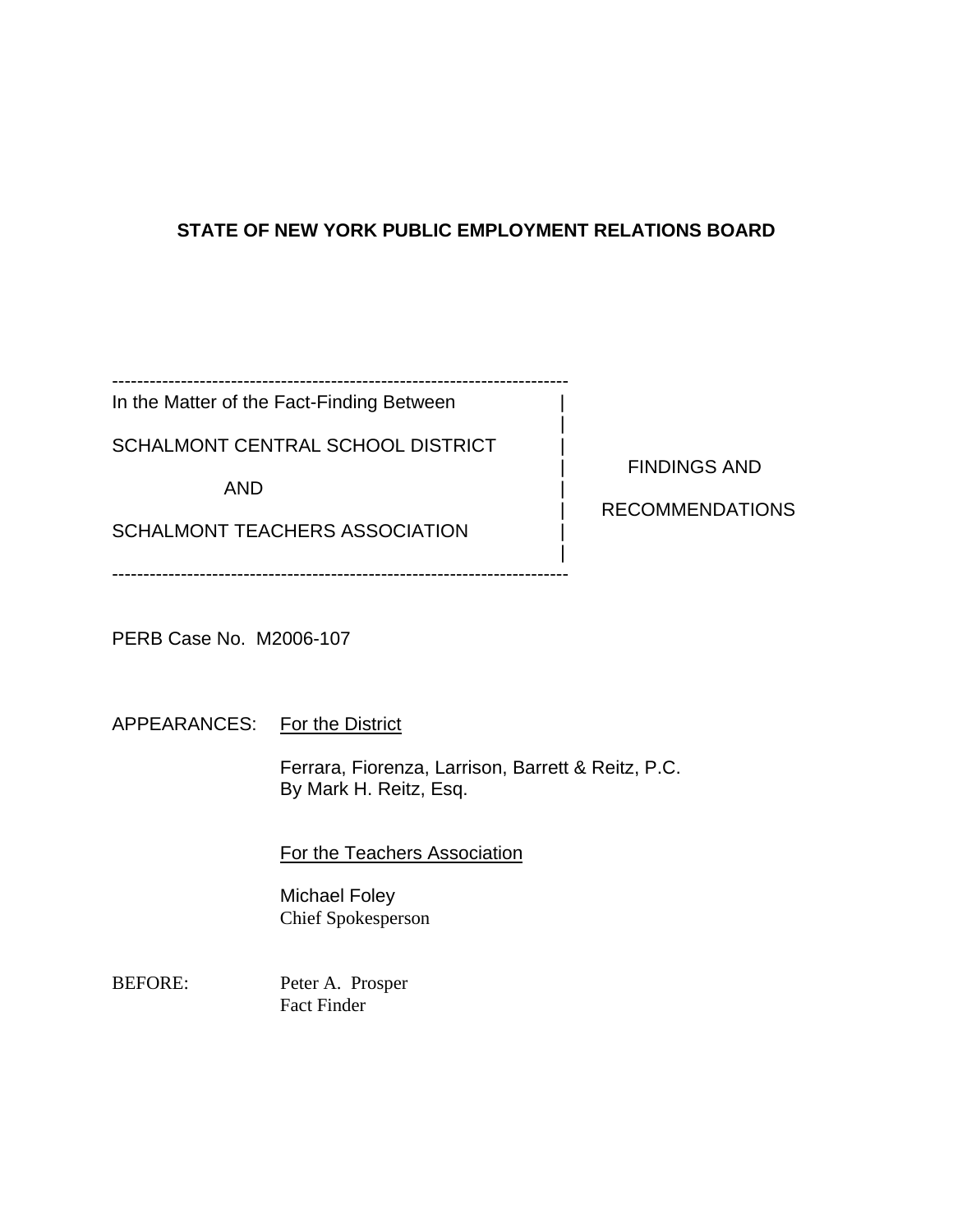### **BACKGROUND**

The Schalmont School District (hereinafter called the "District") and the Schalmont Teachers Association (hereinafter called the "Association) are parties to a collective bargaining agreement that covered the period from July 1, 2003 through June 30, 2006. The parties began negotiations for a successor agreement in February 2006, and held nine meetings without concluding a successor agreement. The District declared impasse and the Public Employment Relations Board appointed Supervising Mediator Anthony Zumbolo as mediator. Despite the efforts of Mr. Zumbolo in three mediation sessions, no agreement was reached. The District filed for Fact-Finding by letter dated July 31, 2007. The undersigned was appointed as Fact Finder on August 22, 2007 pursuant to Section 209 of the New York State Civil Service Law, and under the authority vested in the New York State Public Employment Relations Board (NYPERB) under Sections 209 and 205.5(k) of the statute for ". . . the purpose of inquiring into the causes and circumstances of the dispute involving the aforementioned parties" and, to make such recommendations and findings of fact as deemed necessary."

At the request of the Association, a "pre-fact-finding" session was held in order to define the open issues and hopefully to reduce the number of outstanding issues. A formal fact-finding hearing was held on January 28, 2008 at which the parties presented data, memoranda, exhibits and argument defending their position on each of the outstanding issues, and also were afforded full opportunity to respond to the other party.

At the commencement of negotiations in 2006, the Association presented a total of thirtyeight (38) issues, and the District forwarded approximately five issues and sub-issues. At the pre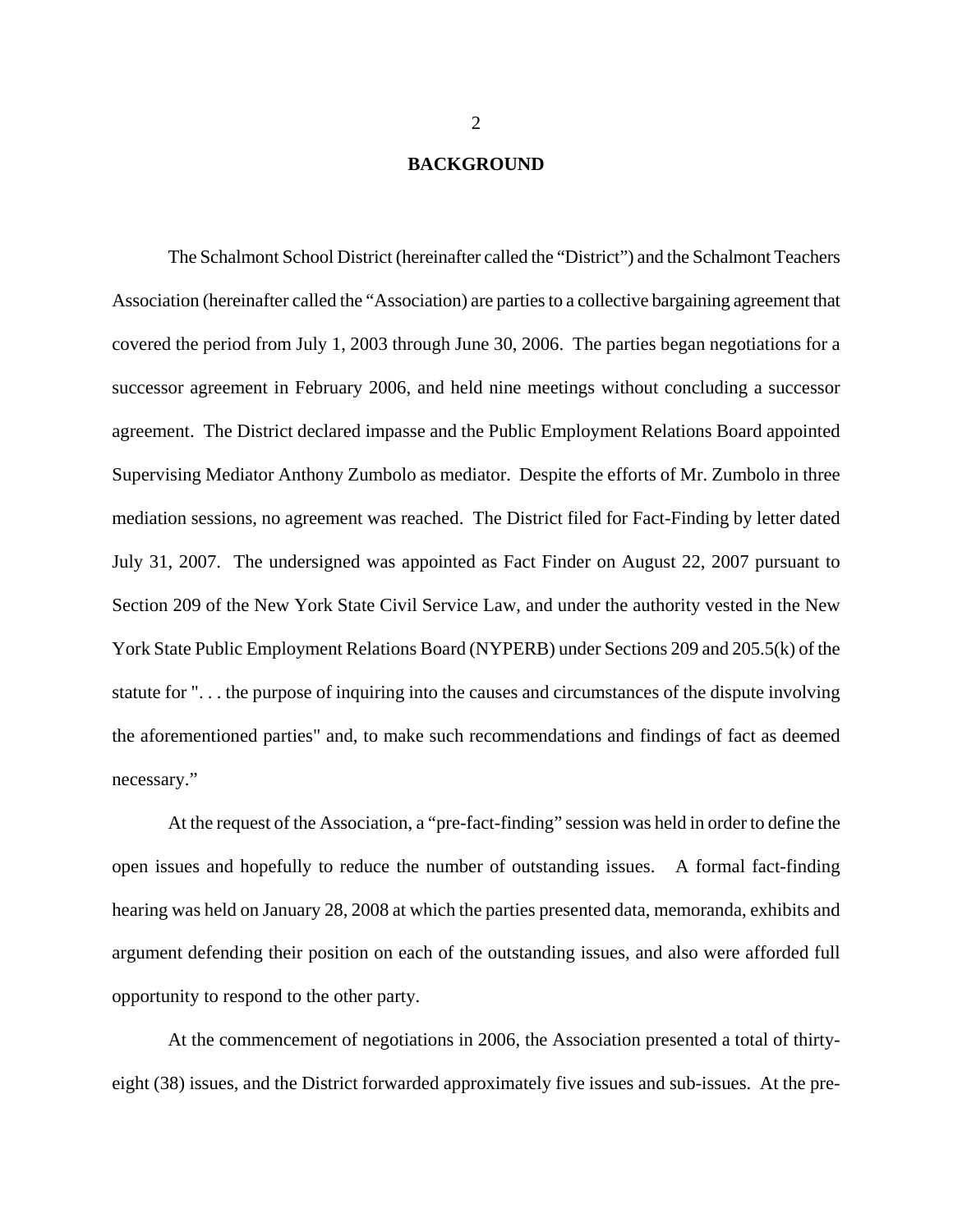fact-finding hearing, the Association, although reducing the number of issues, still listed a number of proposals and the District listed approximately eight proposals.

 The Association's representative notified the District and the Fact Finder prior to the January 2008 fact-finding session that it was withdrawing all proposals except salary, and noted that its withdrawal from fact-finding did not indicate that it dropped the issues totally from negotiation. At the conclusion of the fact-finding hearing, the District requested to file post-hearing briefs, which was granted. The Association stated that it would not file a brief.

The issues submitted for fact-finding are as follows: Health Insurance, Health Insurance Premium Contribution, Salary, National Board Teacher Certification Payment, Middle School Teaching Responsibility, Length of School Day.

### **HEALTH INSURANCE**

 The District proposes a Blue Shield PPO 813 Plan available through the regional health consortium, CASHIC (Capital Area School Health Insurance Consortium) to replace the Schalmont Self-Funded Health Plan. The Association opposes the change.

The District argues that the benefits of the proposed plan, while not exactly matching those of the self-funded plan, are reasonably comparable. The District has suggested the inclusion of a significant number of riders to the 813 Plan to enhance the possible benefits to Association members.

The District states that only twenty-four teachers are enrolled in the self-funded plan, although there are 88 retired teachers in the plan.

3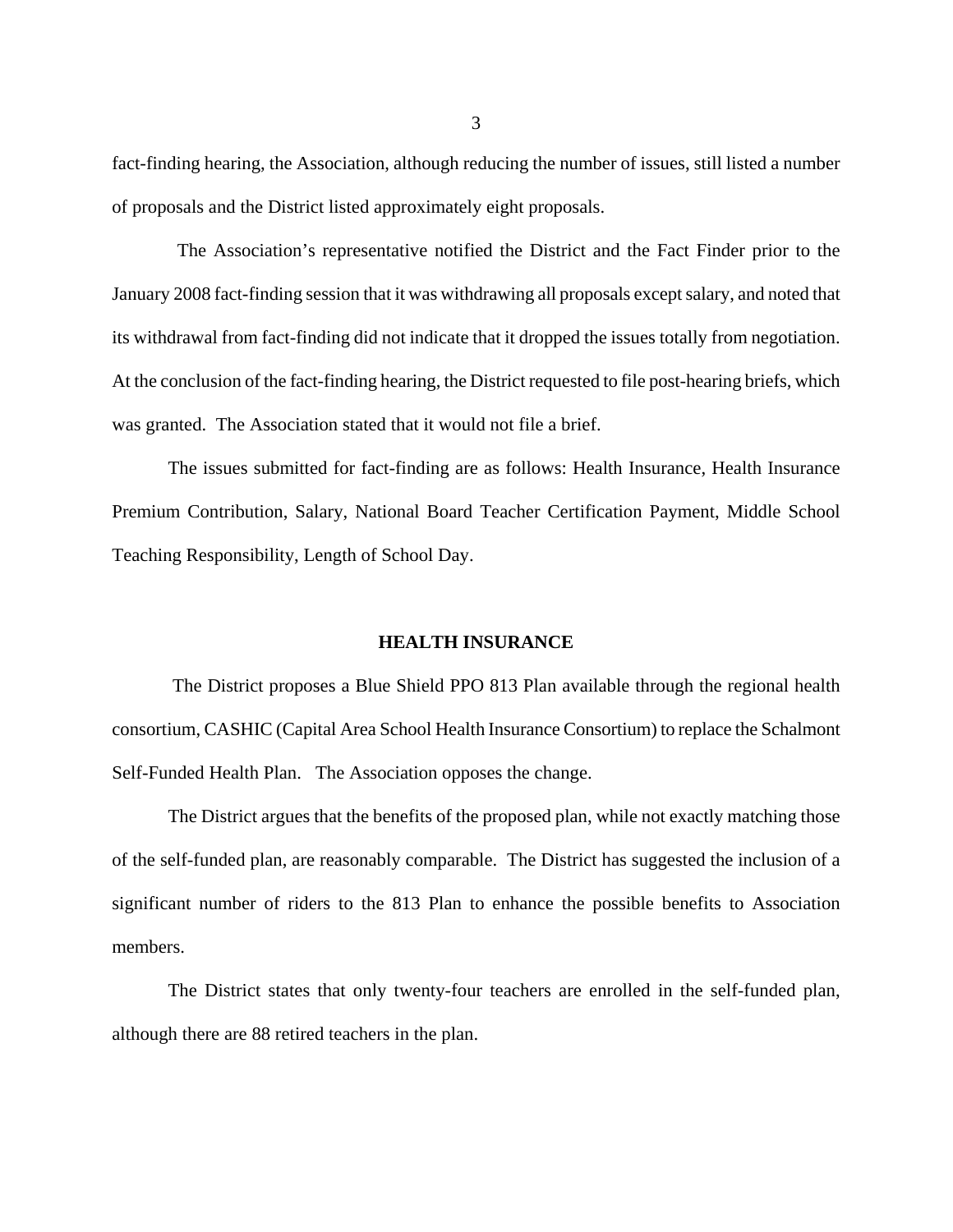The District states that the cost of the self-funded plan is significantly higher than the 813 Plan. According to District's data of actual enrollments, the cost of the self-funded plan is \$1,617,460, while the cost of the 813 Plan is \$1,316,824, a savings of \$300,635. The District states that there will be savings to individual employees who currently are in the self-funded plan. An employee in the self-funded plan who has individual coverage will save \$10.70 per month in premium payments; an employee with two-person coverage will save \$19.19 per month; and an employee with family coverage will save \$36.24 per month.

The District points out that in the most recent round of negotiations with the Schalmont School Related Personnel Association and the Schalmont Administrators Association, both groups agreed to eliminate the self-funded health plan as an available option to its members.

The District asserts that it can be seen that even though the self-funded plan would no longer be available, the health insurance options to Association members are still very favorable when compared with comparable area school districts. The District notes that Association members enjoy a superior vision care insurance plan and a dental plan which includes orthodontics.

The Association opposes the proposed 813 health insurance program because it is disadvantageous to many of its members. Although there are substantial monetary savings to the District, Association members are substantially disadvantaged. The Association states that there are twenty-four Association members and eighty-eight retirees who currently have "out of network" physicians. The cost to them is substantial. There is a twenty percent coinsurance cost, that is, the Association member must pay twenty percent of the medical costs for physicians. Under the current plan, there is no difference between in network and out of network physicians.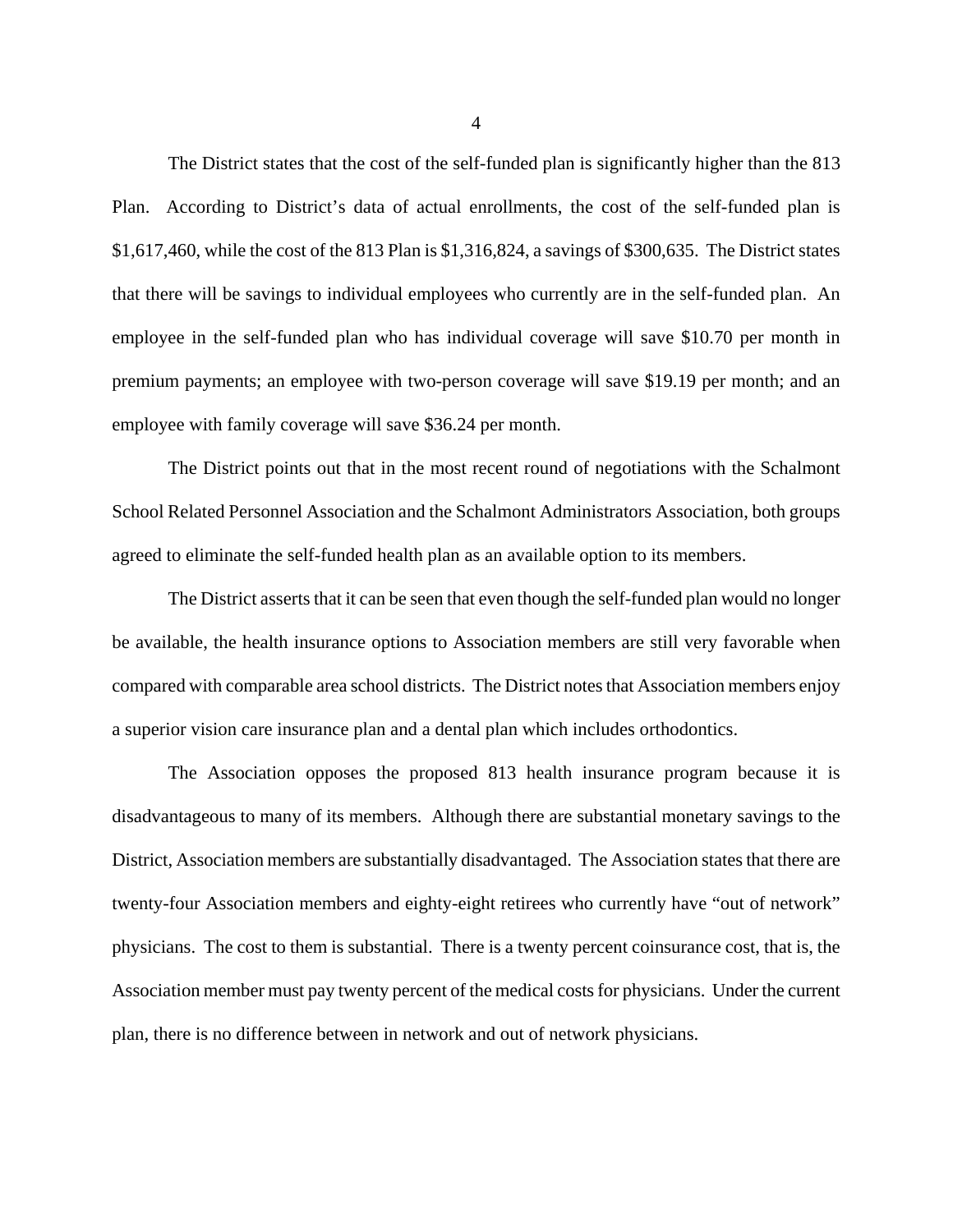The Association also argues that pre-certification is required for all admissions and certain other services such as MRIs and MRAs. There is also a higher prescription drug co-payment under the proposed plan.

Because there are so many Association members and retirees who have chosen out of network physicians, a change to the 813 Plan would create a substantial financial burden to them. For those reasons, the Association resists the proposed change in health insurance.

#### **DISCUSSION**

The proposed change in health insurance is estimated by the District to save substantial amounts of money each year. The plan is an established one in the area and is supported by the consortium. Yet, there are disadvantages to some Association members. For Association members who have engaged physicians who are "in network" under the 813 Plan, several items will cost more, but they will save on monthly premiums. The major cost is to those Association members and retirees whose physicians are "out of network" under the 813 Plan. They have a co-insurance of twenty percent. In addition, prescription drug costs are higher under the new plan for all employees.

Although the 813 Plan has a twenty percent coinsurance, there is an out-of-pocket maximum which prevents extremes in payments for services. Those payments are mitigated by the lower premium costs to the employees.

The District compares its health insurance plans with eleven local districts including Bethlehem, Burnt Hills, Duanesburg, Guilderland, Mohonasen, Niskayuna, North Colonie, Schenectady, Scotia-Glenville, Shenendehowa and South Colonie. All have traditional plans such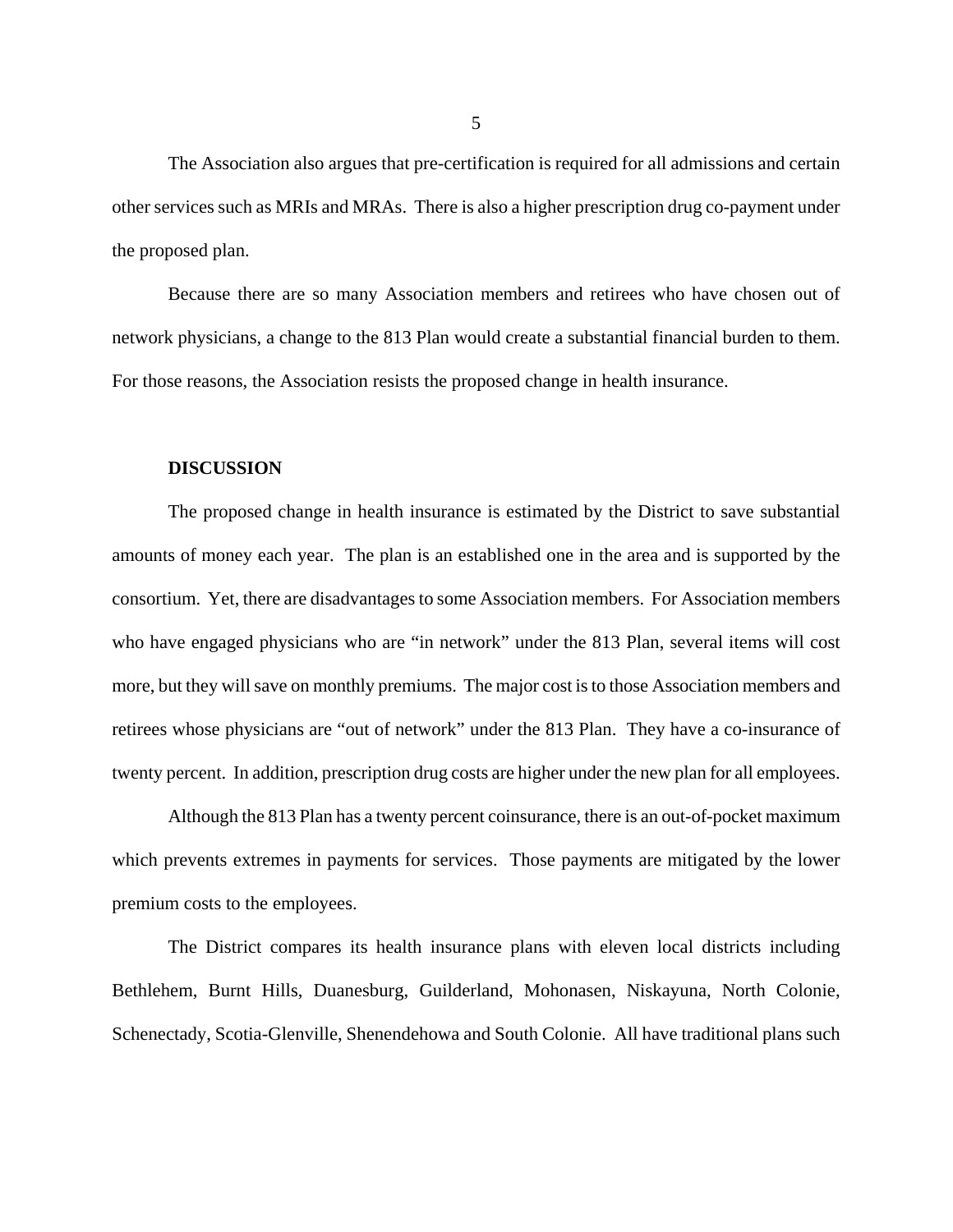as CDPHP, MVP, Blue Shield, Blue Cross, and others. Only Schenectady School District has a selffunded plan along with MVP and CDPHP.

In evaluating the arguments of both parties, it is concluded that although there are disadvantages to a number of employees (the major impact is on the retired employees of the District), the cost savings to the District outweigh the disadvantages to some individuals. The 813 Plan is comparable for all participants who have "in network" physicians, and is somewhat costlier to those who have "out of network" physicians. It is universally agreed that in recent years health costs have increased dramatically. Many school districts, other public agencies, governmental units, and even private enterprise seek ways to reduce the impact of the spiraling health care costs. The District can reduce its costs by eliminating the self-funded plan without great burden on its employees. I find no sufficient reason to prevent that change.

## **It is RECOMMENDED that the Traditional PPO 813 Plan with riders be adopted in replacement of the Schalmont Self-Funded Health Plan, effective July 1, 2008.**

## **HEALTH INSURANCE PREMIUM CONTRIBUTION BY EMPLOYEES**

Currently, individuals contribute five (5.0%) percent of premium costs for health insurance. The District has proposed to increase the employees' share to fifteen (15.0%) percent by 2010. The District argues that Schalmont employees' contributions for health insurance are lower than many other school district employees in the area.

Considering the large change in health insurance for Schalmont employees, this is not the appropriate time to change the employees' percentage contribution. Therefore,

6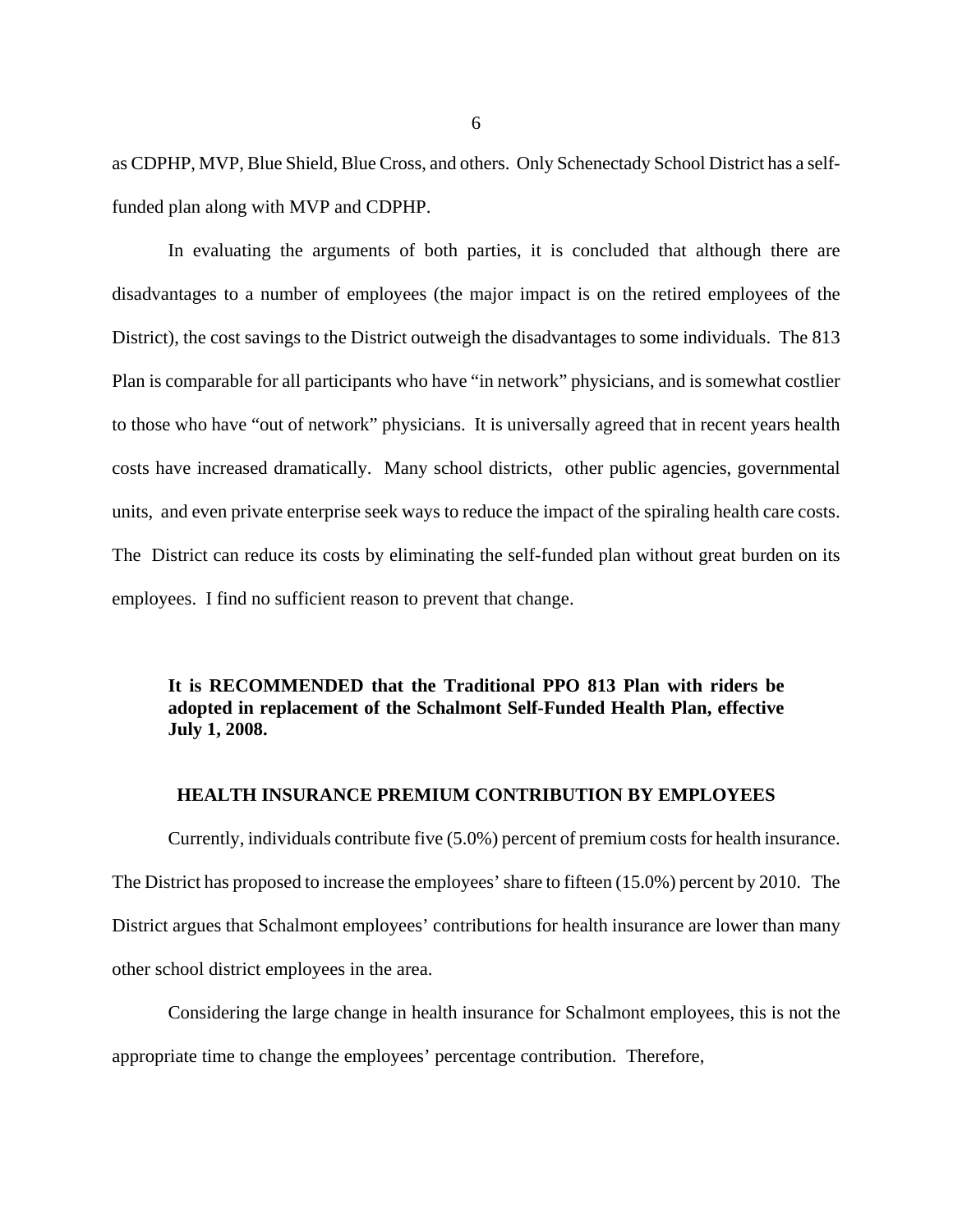## **It is RECOMMENDED that the employees' contribution to health insurance remain at five (5.0%) percent.**

### **SALARY**

The Association proposes a salary increase of five (5.0%) percent plus increment for the 2006-07 school year and a salary increase of five (5.0%) percent plus increment for the 2007-08 school year. The District proposes a four (4.0%) percent increase in salary inclusive of increment for 2006-07, a four and-a-quarter (4.25%) percent increase in salary inclusive of increment for 2007- 08, a four and-a-half (4.5%) percent increase in salary inclusive of increment for 2008-09, and a four and-a-half (4.5%) percent increase in salary inclusive of increment for 2009-10. The Association calculates increments as being approximately 2.7%.

The Association argues that the District's fund balance is one of the key factors to assess its financial condition. The Association states that the unreserved fund balance for 2006-07 is \$4,254,125. In addition to the fund balance, the Association argues that the District has understated revenues and overestimated expenses. Further, argues the Association, the District has overbudgeted the teachers' salary portion of its budget by approximately seven (7.0%) percent.

According to the Association, the District has sufficient monies to provide the salary increases asked.

The Association presents salary data for other area districts, including Bethlehem, Burnt Hills, East Greenbush, Guilderland, Mohonasen, Niskayuna, North Colonie, Saratoga, Scotia-Glenville, Shenendehowa, South Colonie and Albany. According to the Association, its teachers rank eighth relative to the other districts in most salary steps except at the highest steps, displaying the need for increases to bring teachers up to the area average.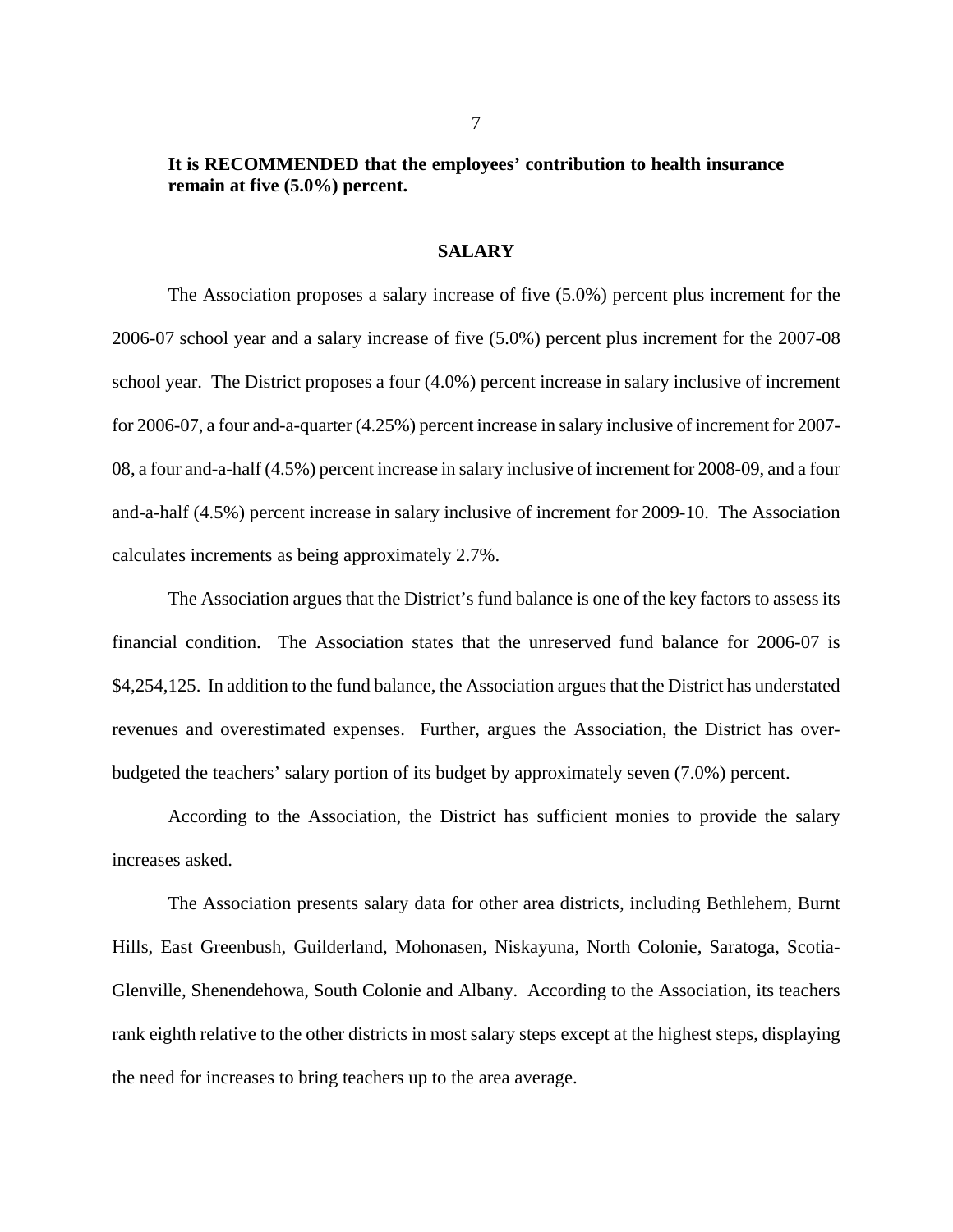The District asks that the Fact Finder bear in mind the impact of health insurance premiums on the earnings of a teacher. The District argues that fringe benefits are a significant value to employees and a significant cost to the District, adding that it is not fair to either party to look at any one factor standing alone.

The District replied to the Association's figures regarding unreserved fund balance. It states that the Association's information was garnered from the unaudited Annual Financial Report. Since that time the District has transferred funds from the unreserved fund balance to the Tax Certiorari Reserve Fund in the amount of \$2,351,337 and to the newly created Retirement System Reserve Fund in the amount of \$300,000. These designated reserves are not available for general expenditures.

The District argues that a review of the data make clear that Schalmont teachers are treated very fairly when compared with other colleagues. The District asserts that when comparing wage increases in comparable school districts, it must be recognized that many of the contract settlements included some form of concession, particularly in the area of health insurance benefits.

The District states that it recently settled its contacts with both the SSRPA and the SAA. The SSRPA settlement included instituting the CASHIC 813 Plan with riders. The overall wage increases, inclusive of increment cost were 5.95% for 2007-08, 5.24% for 2008-09, 4.49% for 2009- 10, and 4.20% for 2010-11. The District states that the SAA settlement was solely for wage increases.

#### **DISCUSSION**

The District has already stated that the proposed health insurance program will result in substantial savings to the District and that part of those savings can be allocated to teacher salaries.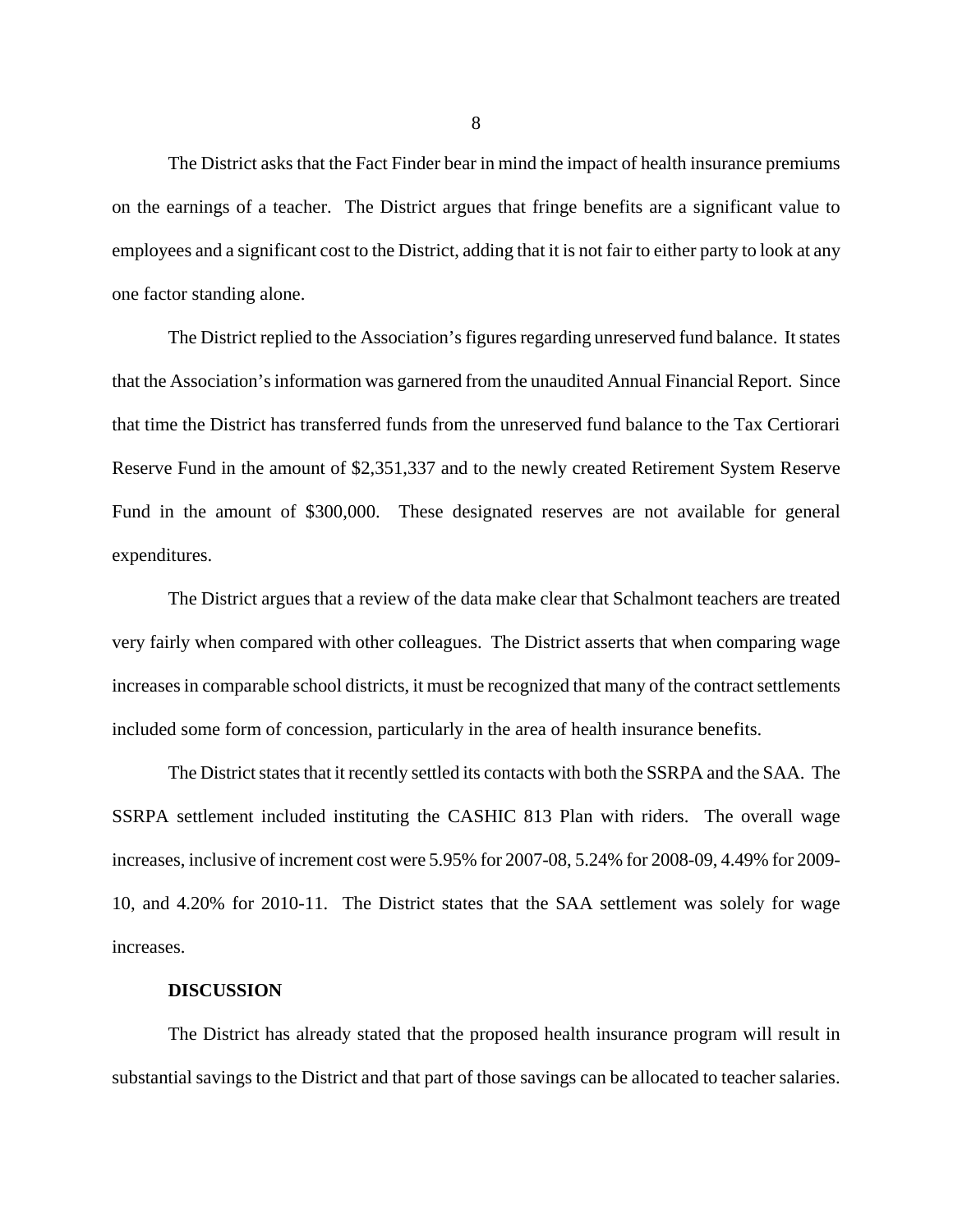The District has awarded wage increases to other units amounting to almost six percent in some instances and above five percent for other years. Yet, it offers a four percent increase including increment to Schalmont teachers.

The Association's budget analysis was reviewed with great care. It demonstrates that the District has had a substantial fund balance in recent years. It is curious that the District chose, during negotiations with the teachers for contract terms from 2006-07 forward, to transfer over \$2,600,000 from its unreserved fund to special reserve funds. While it is understandable that the District must set aside monies for such items as the Tax Certiorari Reserve Fund, a question is raised as to the amounts and propriety of creating a Retirement System Reserve Fund at the same time as it negotiates salaries.

The recommendation below is for a three year period because a two year agreement would expire at the end of June 2008, which means that the parties would be required to be currently in negotiation for another successor agreement.

## **It is RECOMMENDED that salaries be increased for the 2006-07 school year by 3.3 percent, exclusive of increment.**

**It is RECOMMENDED that salaries be increased for the 2007-08 school year by 3.5 percent, exclusive of increment.** 

**It is RECOMMENDED that salaries be increased for the 2008-09 school year by 3.7 percent, exclusive of increment.** 

## **NATIONAL BOARD TEACHER CERTIFICATION**

Presently, the District pays teachers who attain National Board Certification five thousand dollars per year for ten years. There are twenty-one teachers who are National Board Certified. The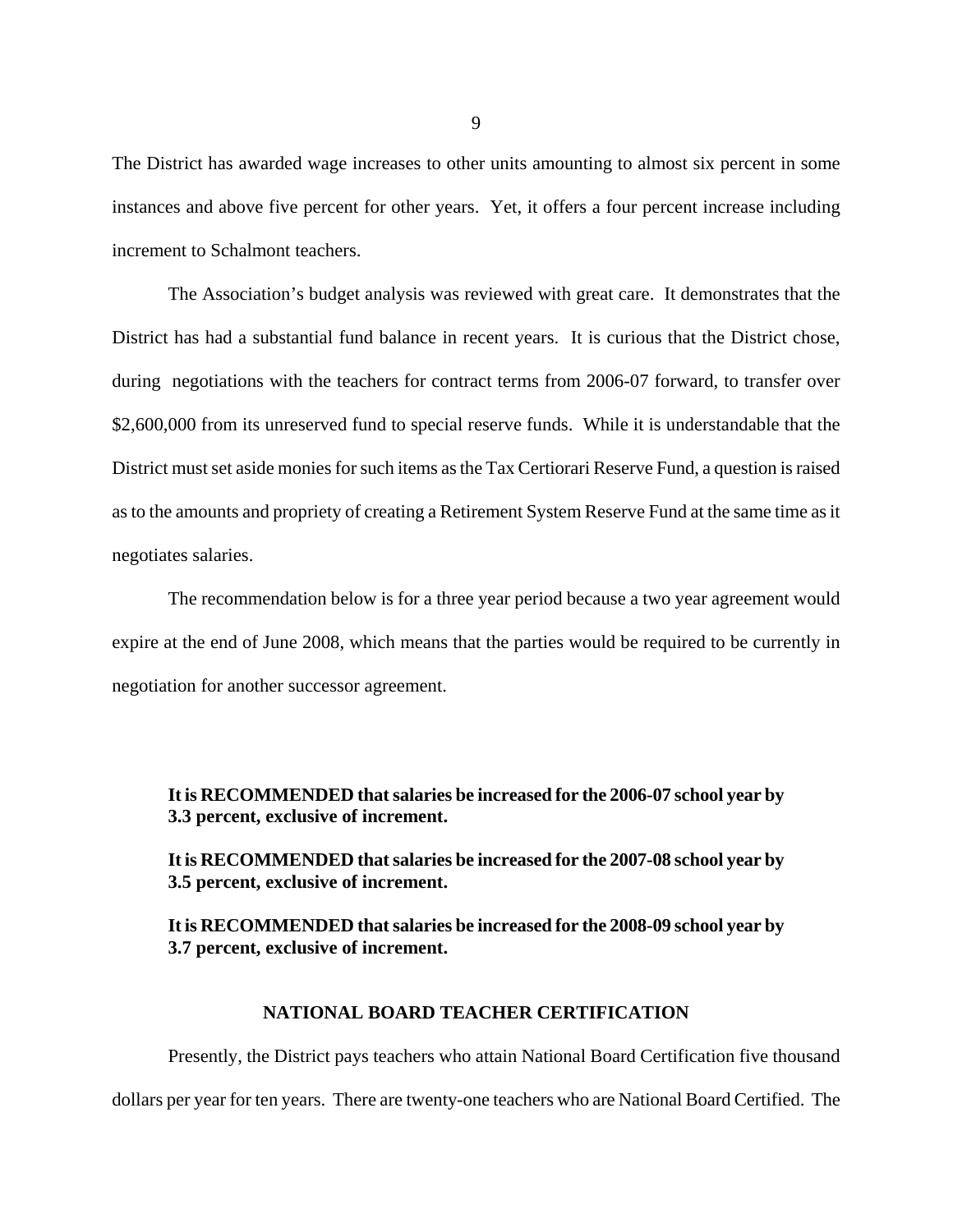District proposed to grandfather those teachers receiving the stipend, but to reduce the amount for teachers who attain National Board Certification in the future to \$2,500.00 for the first year and \$1,000.00 per year for the remaining years of the certification.

The District states that teachers in Niskayuna receive \$2,000 per year, and teachers in Schenectady receive \$4,000 per year. The District provides no information for teachers who become National Board Certified in the other area schools.

The payment is incentive for teachers to work for and attain National Board Certification. What the reduction in payment would do to that incentive is unknown. The District has presented no persuasive argument to change the amount of payment.

## **It is RECOMMENDED that there be no change in payment to teachers who attain National Board Teacher Certification.**

## **MIDDLE SCHOOL TEACHING RESPONSIBILITY**

Currently, Middle School teachers are assigned up to five instructional periods per day. The instructional resource period is not considered an instructional assignment. The instructional resource period is a time when students are scheduled into a core teachers classroom (similar to a study hall.) Students may select another subject teacher for assistance. The District proposes to change the instructional assignment to a remedial assignment, permitting students to be scheduled into the teacher's classroom for remedial work rather than relying on a student to seek out a teacher for such assistance.

If the District's proposal were put into effect, some teachers would have one more assignment than they now have. Instructional resource assignments are not instructional assignments. Remedial assignments are instructional assignments.